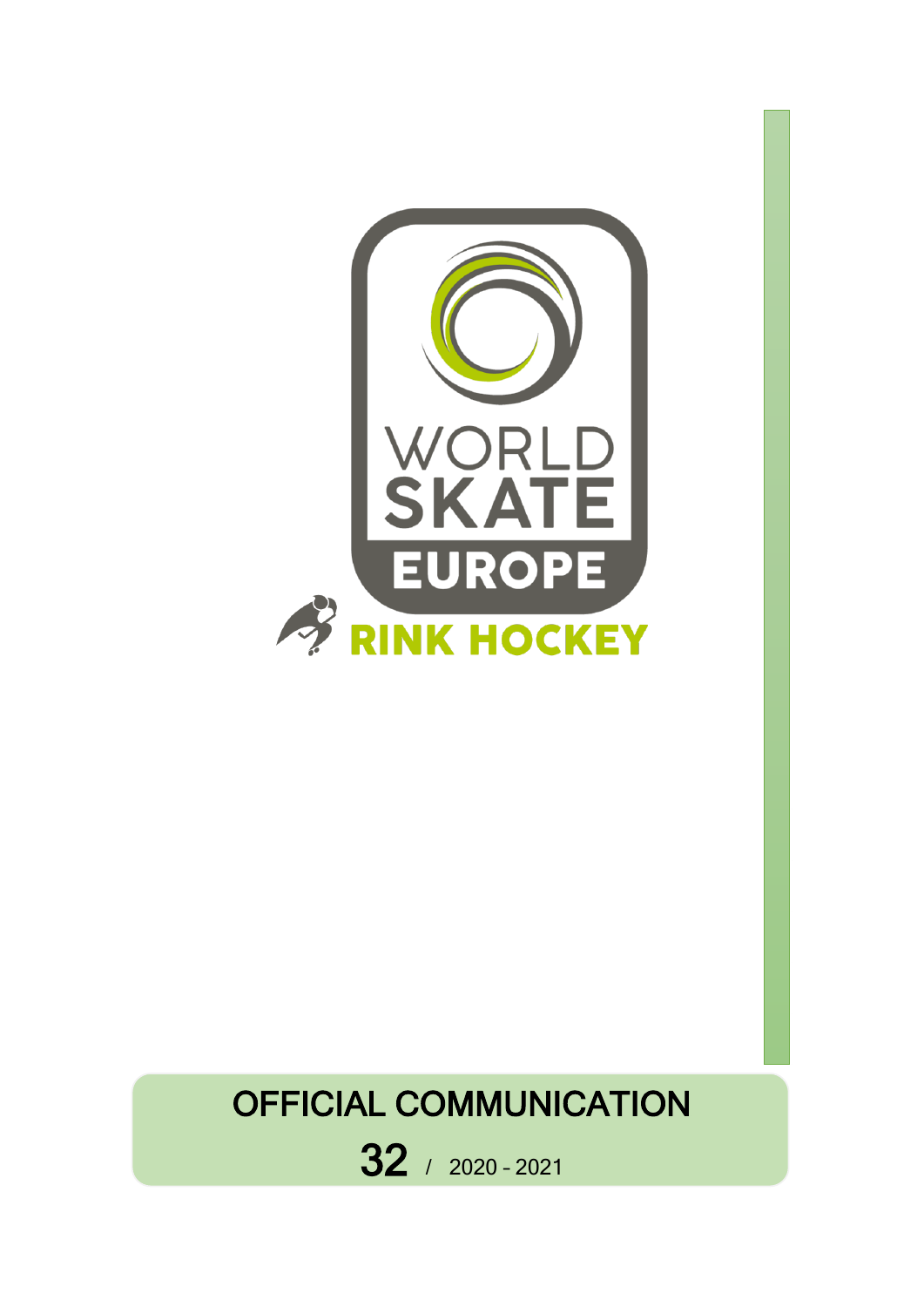

To : European Clubs

European Federations

c/c : WS Europe – President – Mr Fernando Claro

#### From : WS Europe Rink-Hockey - Chairman

#### Object : **DRAW (EUROLEAGUE | WS EUROPE Cup | FEMALE LEAGUE Cup)**

#### **1. CORRIGENDUM**

Due to a typo, the date for the EUROLEAGUE Final Four, as reported in Official Communication n. 29 point 1.3.2., is changed to the following **15/16** May 2021.

#### **2. DRAW**

The WSE-RH Committee announces that the new draw for the European Club Competitions 2020-21, EUROLEAGUE, WS EUROPE Cup, FEMALE LEAGUE Cup, will be held on **Saturday, February 27, 2021**, *at 17.00 (Time PT & UK) at 18:00 (Central Europe Time)*, at the headquarters of the Portuguese Skating Federation in Lisbon (Portugal).

The draw will be broadcast on:

<http://europe.worldskate.tv/>

#### **3. COVID-19 PROVISIONS**

The Committee has ordered the integration of the specific Guidelines to make possible the organization and dispute of continental competitions, in times of Covid-19 emergency, to complete the previous ones, ensuring the resumption of competitions.

Any official WSE-RH competition will continue to follow all the latest health measures and protocols recommended and applied by the respective National and Local Authorities.

The guidelines are temporary, closely linked to the Covid-19 emergency may be subject to updates to comply with higher standards.

#### **4. CANCELLATION OF REGULATIONS IN FORCE**

The European Committee, considering the situation related to Covid-19, by derogation, for the 2020-21 season, cancels the current Regulation with respect to the formula of conduct of all European competitions for Club, EUROLEAGUE, WS Europe Cup, Female League Cup, as reported in Official Communication **n. 12/2020** and Official Communication **n. 18/2020**.

These are the new formulas.

# **4.1 EUROLEAGUE -------------------------------------------------------------------------**

#### **New Formula**

9 teams registered

**First phase –** Qualifying phase **Second phase –**Final Four

**First phase**: Group qualification phase and teams are divided into 3 distinct groups (A-B-C), each consisting of 3 teams (all against all) with one-way matches. Definition of the "heads of series", one per qualifying group, in accordance with the provisions of Official Communication no. **18/2020 in point 3.1.2**.

#### **Second phase**: Final Four

The first ranked teams of each group of the first phase and the best second team ranked among the three qualifying groups qualify to next phase.

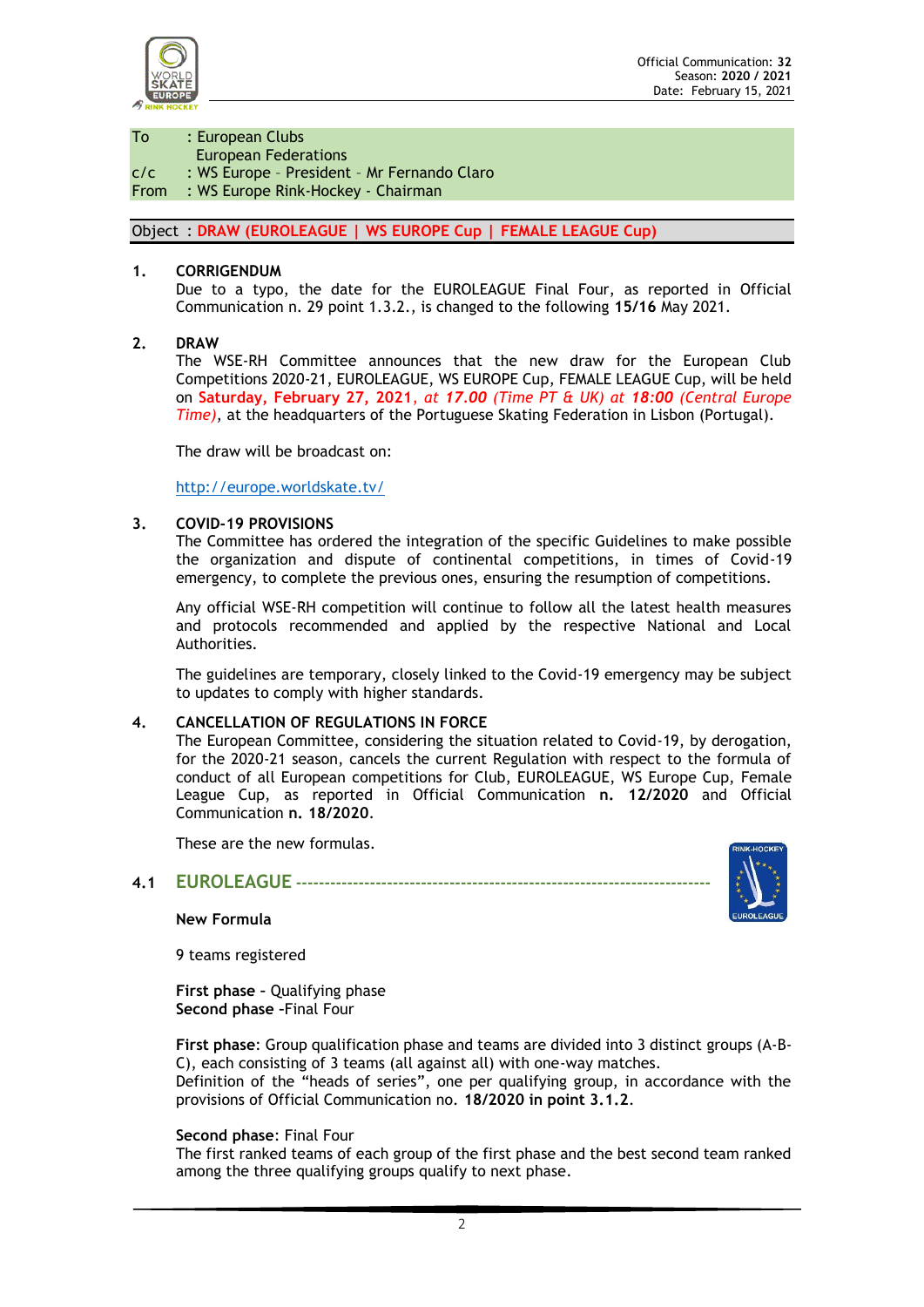

The four qualified teams play a 4-way final, divided into:

**Semi-finals** – 2 games, based on the pairings where the winning teams enter the Final

**Final** – Match in which the winner will be European Champion.

**4.2 WS EUROPE Cup ---------------------------------------------------------------------**

#### **New formula: Final SEVEN**

7 teams registered **Llista Blava** -Last WS Europe Cup winner played on 2018-19 that enters the Semi-Final directly.

A top team – **CE Llleida**

The other 6 (six) teams will play in the quarter finals, with one-way matches. **Quarter-finals** - 3 games, the winners and CE Lleida Llista Blava are qualified to Semifinals

The four qualified teams play:

**Semi-finals** – 2 games, based on the pairings where the winning teams enter the Final.

**Final** – Match in which you will have the winner of the WS Europe Cup 2020-21.

**4.3 FEMALE LEAGUE Cup -------------------------------------------------------------**



#### **New Formula : Final Eight**

8 teams registered The 8 teams will play in the quarter-finals stage, with one-way matches.

**Quarter-finals** – 4 games, the four winner will be qualified to Semi-finals. The four qualified teams play: **Semi-finals** – 2 games, based on the pairings where the winning teams enter the Final

**Final** – Match in which you will have the winner of the Female League Cup 2020-21

#### **5. MODEL OF COMPETITION**

**5.1 EUROLEAGUE -------------------------------------------------------------------------**

#### **5.1.1 FORMULA**

9 clubs participate in this competition, which consists of 2 distinct phases:

#### **First phase: Group qualification phase**

The teams are divided into 3 distinct groups (A-B-C), each consisting of 3 teams (all against all) with one-way matches. This first phase will be played in three days.

#### **Second phase:** Final Four

The first ranked teams of each group of the first phase and the best second team ranked among the three qualifying groups qualify.

The four qualified teams play, in one weekend, a Final Four, divided into:

| Semi-final | - 2 games, based on the pairings where the winning teams enter the |
|------------|--------------------------------------------------------------------|
|            | Final                                                              |
| Final      | - Match in which the winner will be European Champion              |

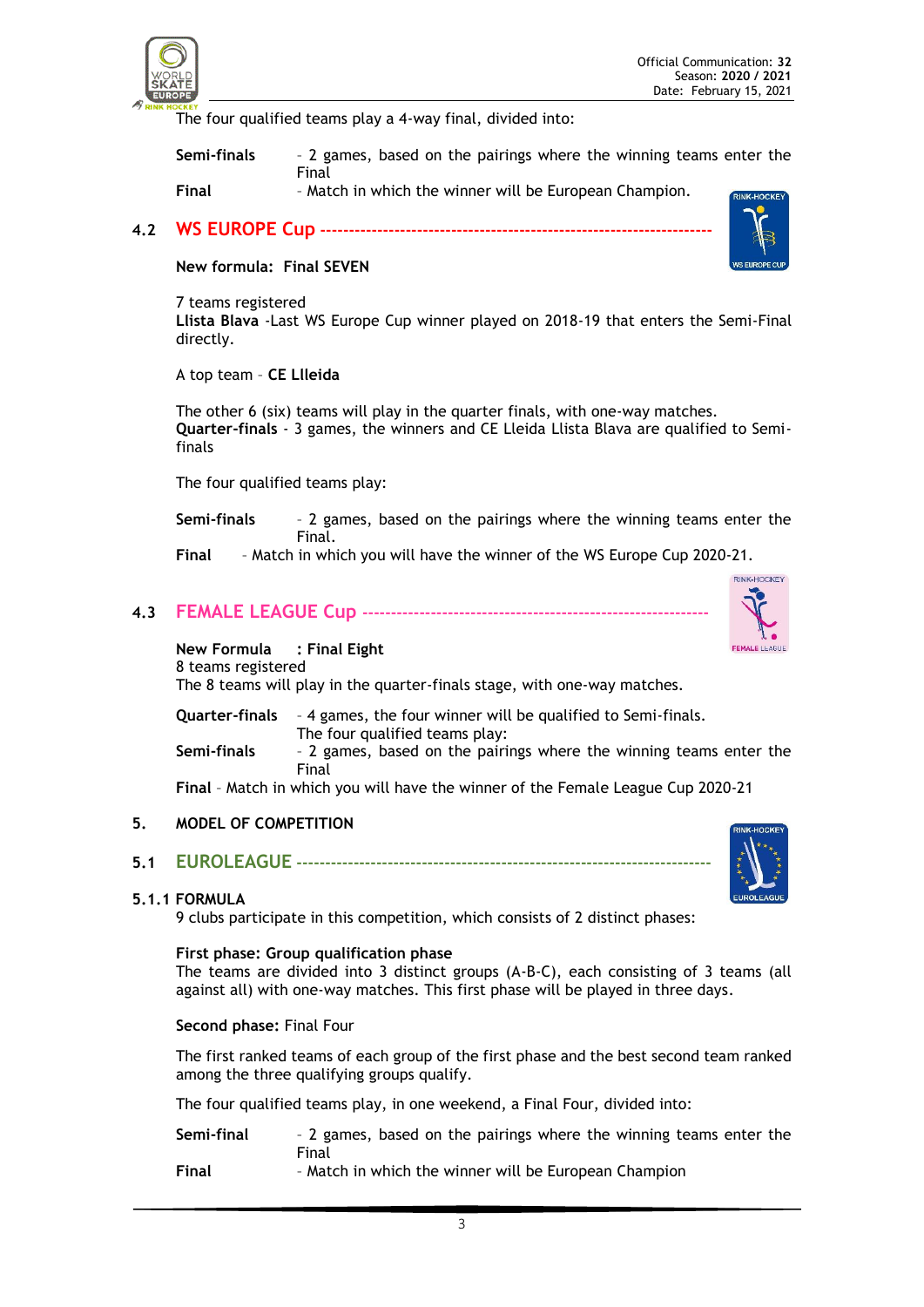

# **5.1.2 DEFINITION OF THE "HEADS OF SÉRIE" OF EACH GROUP OF THE 1ST.PHASE**

The *"Heads of serie"* of the first phase, one per qualifying group, are established in accordance with the provisions of the Official Communiqué no. 18/2020 in point 3.1.2.

- 1. **Sporting C P -** EUROLEAGUE Champion 2018/19
- 2. **FC Porto -** National Champion 2018/19, **in** European Federation title with best rankings
- 3. **Barça -** National Champion 2019/20, in European Federation title with the second-best rankings

#### **5.1.3 RULES OF THE DRAW**

Three draws must be made:

- One to define the group of each heads of serie
- One for Portuguese teams
- One for Spanish teams

Draw in which there must be no more than two teams from the same country for each group

The draw will be integer

| <b>EUROLEAGUE</b>       |                               |                             |                                       |                      |                    |
|-------------------------|-------------------------------|-----------------------------|---------------------------------------|----------------------|--------------------|
| <b>FEDERATION</b>       | Club <sub>1</sub>             | Club <sub>2</sub>           | Club <sub>3</sub>                     | Club <sub>4</sub>    | Club <sub>5</sub>  |
| Portugal                | <b>FC PORTO</b>               | <b>UD OLIVEIRENSE</b>       | <b>SPORTING CP</b>                    | <b>SL BENFICA</b>    | OC BARCELOS HP SAD |
| <b>Spain</b>            | <b>BARÇA</b>                  | <b>HC DEPORTIVO LICEO</b>   | <b>CE NOIA FREIXENET</b>              | <b>REUS DEPORTIU</b> |                    |
|                         |                               |                             | <b>IMPORTANT NOTES</b>                |                      |                    |
|                         |                               |                             | Total number of inscriptions: 9 clubs |                      |                    |
|                         |                               |                             | <b>4 HEADS OF GROUPS</b>              |                      |                    |
|                         | <b>SPORTING CP</b>            | <b>FC PORTO</b>             | <b>BARÇA</b>                          |                      |                    |
|                         | <b>Last Euroleague Winner</b> | Portugal Champion 2018/19   | Spain Champion 2019/20                |                      |                    |
|                         | <b>GROUP PHASE</b>            | <b>TEAM 1 Head of Group</b> | <b>TEAM 2</b>                         | TEAM <sub>3</sub>    |                    |
|                         | <b>Group A</b>                | 1A                          | 2A                                    | 3A                   |                    |
|                         | <b>Group B</b>                | <b>1B</b>                   | 2B                                    | 3B                   |                    |
|                         | <b>Group C</b>                | 1C                          | 2C                                    | 3 <sub>C</sub>       |                    |
| <b>Nr</b>               | Group $A$ "                   |                             |                                       |                      |                    |
| $\mathbf{1}$            | 1A                            | 2A                          | 09/04/2021                            |                      |                    |
| $\overline{4}$          | 2A                            | 3A                          | 10/04/2021                            |                      |                    |
| $\overline{7}$          | 3A                            | 1A                          | 11/04/2021                            |                      |                    |
| Nr                      | $Group \cdot B.$              |                             |                                       |                      |                    |
| $\mathbf{2}$            | 1B                            | 2B                          | 09/04/2021                            |                      |                    |
| 5 <sup>5</sup>          | 2B                            | 3B                          | 10/04/2021                            |                      |                    |
| 8                       | 3B                            | 1B                          | 11/04/2021                            |                      |                    |
| <b>Nr</b>               | Group $\mathbf{C}^*$          |                             |                                       |                      |                    |
| $\overline{\mathbf{3}}$ | 1C                            | 2C                          | 09/04/2021                            |                      |                    |
| $6\phantom{1}$          | 2 <sub>C</sub>                | 3 <sub>C</sub>              | 10/04/2021                            |                      |                    |
| 9                       | 3 <sub>C</sub>                | 1C                          | 11/04/2021                            |                      |                    |
| <b>Nr</b>               | Final 4   Day 1 - 15/05/2021  |                             |                                       |                      |                    |
| 10                      |                               |                             |                                       | <b>1/2 Final</b>     |                    |
| 11                      |                               |                             |                                       |                      |                    |
| <b>Nr</b>               | Final   Day 2 - 16/05/2021    |                             |                                       | <b>FINAL 4</b>       |                    |
| 12                      | Winner match 10               | Winner match 11             |                                       |                      |                    |

#### **5.1.4 EQUALS**

In case of parity in the standing to define the first team of each group and the best second ranked team, article 33 of the Official Rules -World Skate Game Rule of 23/09/2020 in force will be applied. Specifically:

- **a) EQUAL SITUATION IN THE STANDINGS BETWEEN TWO TEAMS FROM THE SAME GROUP**
- **b) EQUAL SITUATION IN THE STANDINGS BETWEEN THREE TEAMS FROM THE SAME GROUP In the event of further equality, point 5** of Rule 33 of the WS Regulation shall apply where the WSE-RH Committee decides on the criterion that is to evaluate in order, the team that has achieved in all the matches played, the fewest of: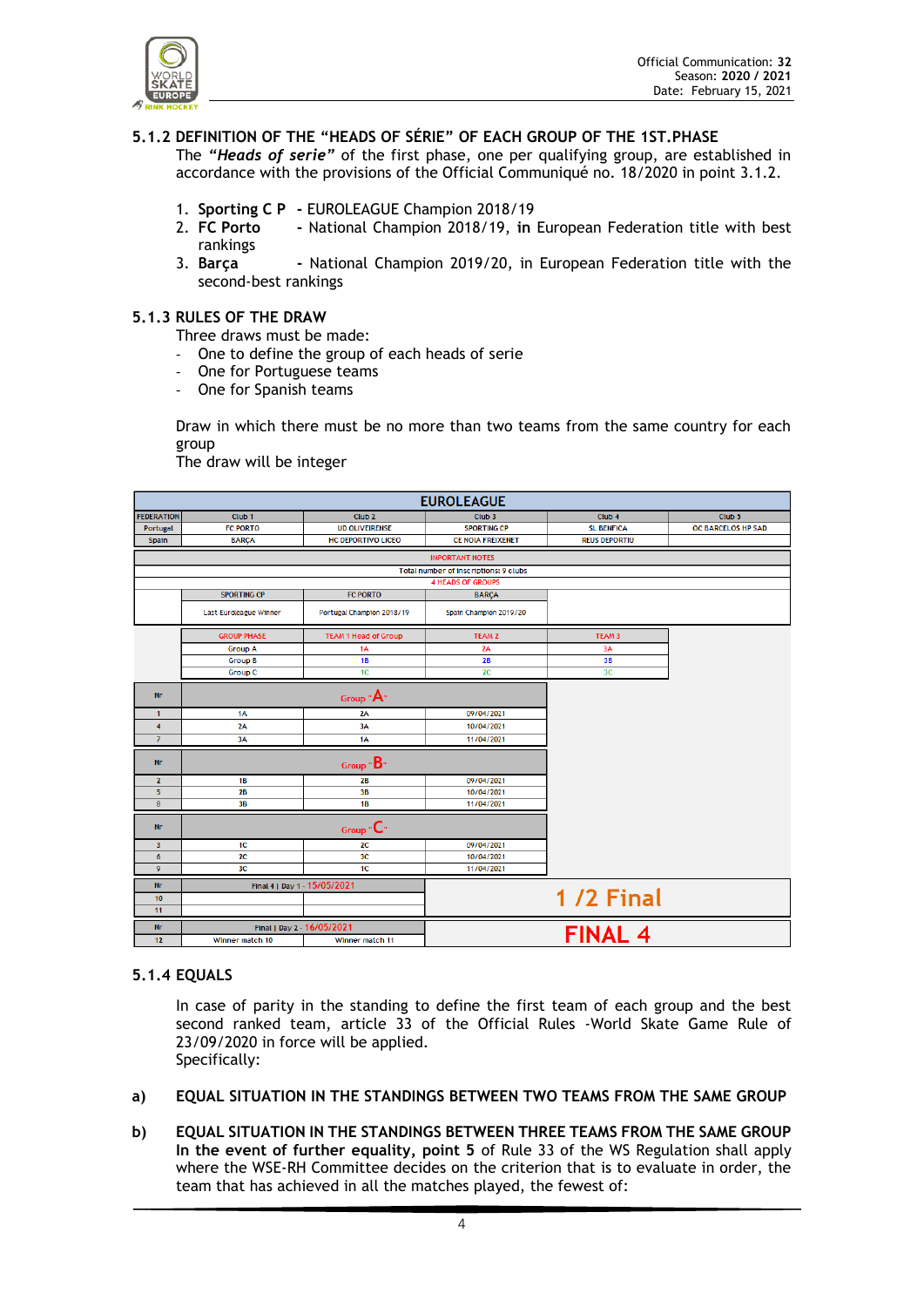

- or TEAM FOULS
- or BLUE CARD
- or RED CARD

#### **c) DETERMINE THE BEST SECOND RANKED TEAM**

- It is a transversal classification which is obtained by applying the following criterion: ▪ POINTS
- 
- **GENERAL GOAL DIFFERENCE • GENERAL GOAL RATIO**
- **TEAM FOULS**
- BLUE CARD
- RED CARD
- **EUROLEAGUE RANKING 2018-19**

# **6. FEMALE LEAGUE Cup ---------------------------------------------------**



#### **6.1 Formula**

8 Clubs participate in the competition which consists of 2 distinct phases on the same weekend.

| First phase<br>Second phase | : quarter finals 8 teams. Qualification with one-way match.<br>: Final Four - 4 winning teams from the first phase, in the second phase<br>they play a Final 4, divided into: |  |  |
|-----------------------------|-------------------------------------------------------------------------------------------------------------------------------------------------------------------------------|--|--|
| Semi-final                  | : 2 games, where the winning teams enter the Final                                                                                                                            |  |  |
| Final                       | : 1 match whose winner will be Female League Cup Winner                                                                                                                       |  |  |

The draw will be integer.

| FEMALE LEAGUE Cup - Registered Clubs      |                              |                                    |                      |                    |                              |
|-------------------------------------------|------------------------------|------------------------------------|----------------------|--------------------|------------------------------|
| <b>FEDERATION</b>                         | Club <sub>1</sub>            | Club <sub>2</sub>                  | Club <sub>3</sub>    | Club <sub>4</sub>  | Club <sub>5</sub>            |
| Portugal                                  | <b>SL BENFICA</b>            | AS HC STUART MASSAMÁ               | CACO                 |                    |                              |
| <b>Spain</b>                              | <b>CP MANLLEU</b>            | <b>GENERALI HC PALAU PLEGAMANS</b> | <b>CERDANYOLA CH</b> | <b>CP VOLTREGÀ</b> | <b>TELECABLE HOCKEY CLUB</b> |
| <b>IMPORTANT NOTES</b>                    |                              |                                    |                      |                    |                              |
| Total number of inscriptions: 8 clubs     |                              |                                    |                      |                    |                              |
| <b>Nr</b>                                 |                              | Final 8   Day 1 - 27/05/2021       |                      |                    |                              |
| 13                                        |                              |                                    |                      |                    |                              |
| 14                                        |                              |                                    |                      | 1/4 Finals         |                              |
| 15                                        |                              |                                    |                      |                    |                              |
| 16                                        |                              |                                    |                      |                    |                              |
| Final 8   Day 2 - 28/05/2021<br><b>Nr</b> |                              |                                    |                      |                    |                              |
| 17                                        | Winner match                 | Winner match                       |                      | 1/2 Finals         |                              |
| 18                                        | Winner match                 | Winner match                       |                      |                    |                              |
| <b>Nr</b>                                 | Final 8   Day 3 - 29/05/2021 |                                    |                      | <b>FINAL</b>       |                              |
| 19                                        | Winner match 17              | Winner match 18                    |                      |                    |                              |

**7. WS EUROPE Cup ---------------------------------------------------------**



# **7.1 Formula**

7 Clubs participate in this competition which consists of 2 stages on the same weekend.

**First phase : Quarter-finals** - 6 teams that are not seeded. Qualification with one first leg matches

**Second phase** : **Final Four** - 3 winning teams from the first phase, and the team already qualified, play a Final 4 - divided into:

**Semi-finals**: 2 games, where winning teams advance to the Final **Final**: 1 match whose winner will be WS Europe Cup champion.

**DEFINITION OF THE "HEADS OF SÉRIE**"